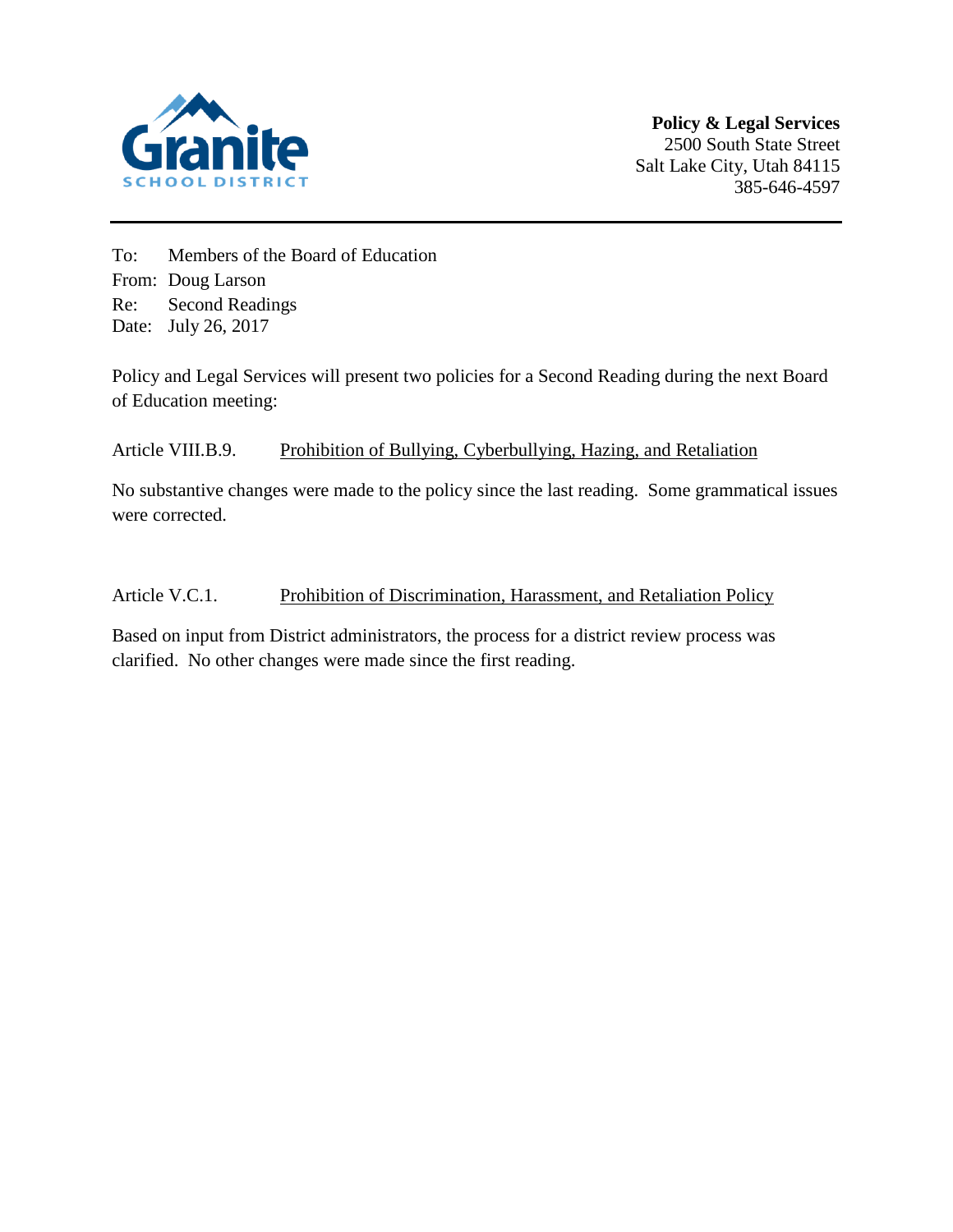## Article VIII.B.9. Prohibition of Bullying, Cyberbullying, Hazing, and Retaliation

#### A. Statement of Purpose

The Board of Education recognizes that school bullying, cyberbullying, hazing, and retaliation harassment and intimidation are prohibited by federal and state laws and regulations and such conduct greatly reduces the likelihood-a students or employee's ability towill achievebe successful in school or work. Indeed, bullying and related conduct may increase the risk among victims of mental health related issues, including depression and suicide. In addition, bullying, hazing, harassment and intimidation can directly affect a student's or an employee's health and well-being, contributing to negative consequences in both academic and personal areas. The purpose of this policy, therefore, is to stop and prevent bullying, cyberbullying, harassment, hazing, and retaliation or any other form of intimidation in District schools.

## B. Definitions

- 1. "Abusive conduct" means verbal, nonverbal, or physical conduct of a parent or student directed toward a school employee that, based on its severity, nature, and frequency of occurrence, a reasonable person would determine is intended to cause intimidation, humiliation, or unwarranted distress.
- 2. "Bullying" means intentionally committing a written, verbal, or physical act against a student or District employee that a reasonable person under the circumstances should know or reasonably foresee will have the effect of:
	- a. causing physical or emotional harm to the student or District employee;
	- b. causing damage to the student's or District employee's property;
	- c. placing the student or District employee in reasonable fear of
		- i. harm to his/her physical or emotional well-being or
			- ii. damage to his/her property;
	- d. creating a hostile, threatening, humiliating, or abusive environment due to
		- i. the pervasiveness, persistence, or severity of the actions or
		- ii. a power differential between the bully and the target; or
	- e. substantially interfering with a student or employee having a safe environment necessary for performing duties or accessing programming, opportunities, or benefits.
	- 1. "Bulling" means intentionally or knowingly committing an act, regardless of whether the person against whom the conduct is committed directed, consented to or acquiesced in the conduct, that endangers the physical or emotional health or safety of a student or school employee through;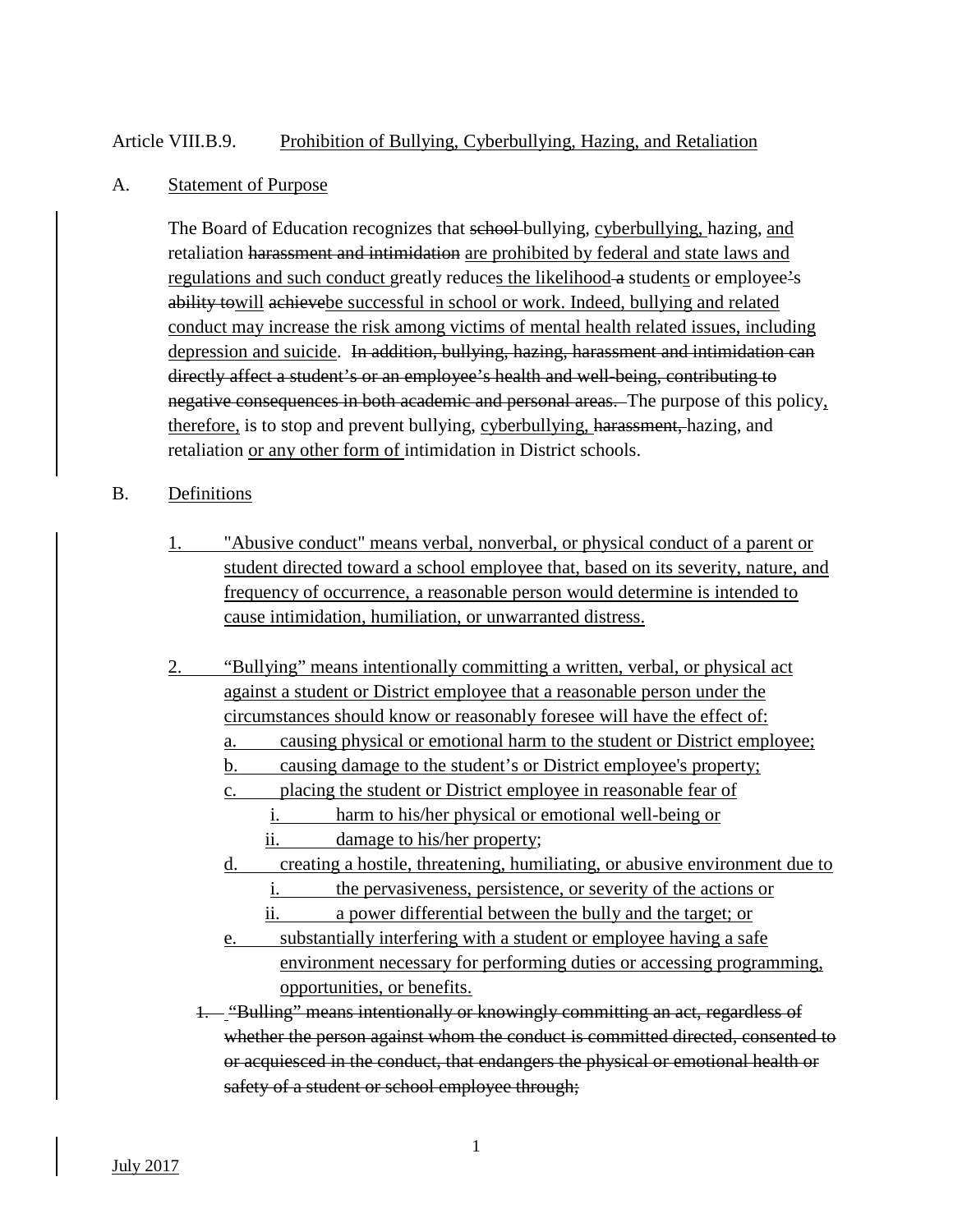any brutality of a physical nature such as whipping, beating, branding, calisthenics, bruising, electric shocking, placing of a harmful substance on the body, or exposure to the elements;

forced or involuntary consumption of any food, liquor, drug, or other substance;

- c. forced or coerced actions or activities of a sexual nature or with sexual connotations;
- d. other physical activity that endangers the physical health and safety of a school employee or student;
- e. physically obstructing a student's or school employee's freedom to move; or

f. emotional intimidation or exposure to ridicule; and

- $g<sub>z</sub>$  is done for the purpose of controlling the student or school employee in some way or placing the student or school employee in fear of:
	- i. physical or emotional harm to the student or school employee; or
	- ii. harm to property of the student or school employee.
- 2.3. "Cyber bullying" means using or causing another to use the Internet, a cell phone, or other deviceemail, instant messaging, chat rooms, cell phones, or other forms of information technology to send or post text, video, or images to intentionally, knowingly, or recklessly harm, embarrass, threaten, or intimidate an individual, regardless of whether the individual directed, consented to, or acquiesced in the conduct or voluntarily accessed the electronic communication. deliberately harass, threaten, or intimidate someone for the purpose of controlling the student or school employee in some way or placing the student or school employee in fear of;
	- a. physical or emotional harm to the student or school employee; or
	- b. harm to property of the student or school employee.
- 3.4. "School-District employee" means:
	- a. school teachers;
	- b. school staff;
	- c. school administrators; and
	- d. all others employed or authorized as volunteers, directly or indirectly, by the school, school board, or school district.
- 5. "Hazing means a student or school employee intentionally, knowingly, or recklessly committing an act or causing another individual to commit an act toward an individual for the purpose of initiation, admission, affiliation, holding office, or as a condition of membership, acceptance, or continued membership or acceptance on or into any school sponsored team, organization, program, club, or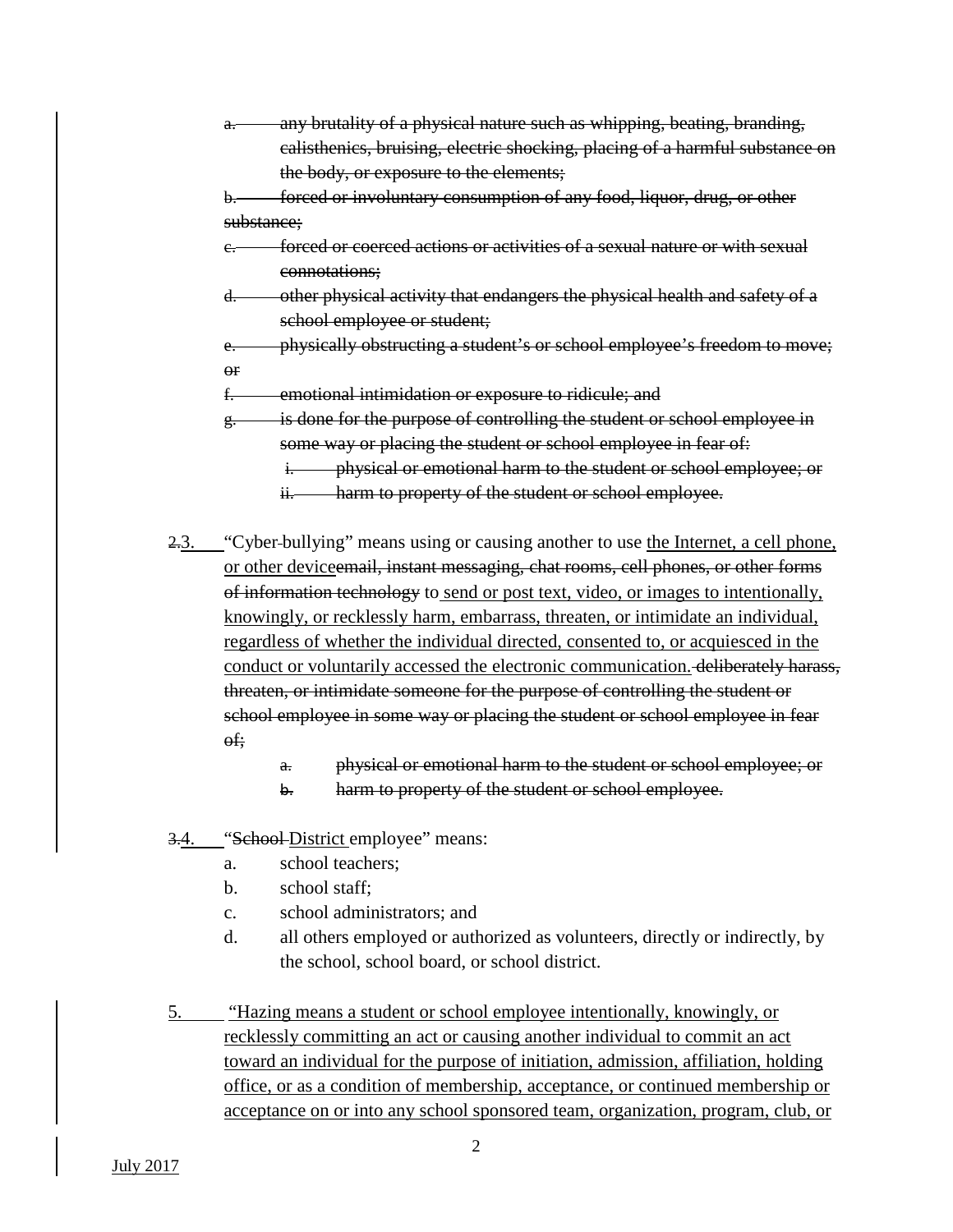event regardless of whether the individual against whom the conduct is committed consented to, or acquiesced in the conduct, which also:

- a. endangers the mental or physical health or safety of a student or District employee;
- b. involves any brutality of a physical nature including whipping, beating, branding, calisthenics, bruising, electric shocking, placing of a harmful substance on the body, or exposure to the elements;
- c. involves consumption of any food, alcoholic product, drug, or other substance or other physical activity that endangers the mental or physical health and safety of a student or District employee; or
- d. involves any activity that would subject a school employee or student to extreme mental stress, such as sleep deprivation, extended isolation from social contact, or conduct that subjects a student or District employee to extreme embarrassment, shame, or humiliation.

"Hazing" means intentionally or knowingly committing an act of bullying, as defined in this policy, which is done for the purpose of:

- initiation or admission into, affiliation with, holding office in, or as a conditions for, membership or acceptance, or continued membership or acceptance, in any school or school sponsored team, organization, program, or event; or
- b.e. if the person committing the act against a student or District employee knew that the student or District employee is a member of, or candidate for, membership with a school, or school sponsored team, organization, program, or event to which the person committing the act belongs to or participates in.
- 6. "Protected class" refers to any individual or group of individuals protected from discrimination under federal and state laws or regulations including:
	- a. Title IV and Title VI of the Civil Rights Act of 1964, which prohibit discrimination on the basis of race, color, sex, religion, or national origin by public schools or any public program receiving federal financial assistance;
	- b. Title IX of the Education Amendments of 1972, which prohibits discrimination on the basis of sex;
	- c. Section 504 of the Rehabilitation Act of 1973 and Title II of the Americans with Disabilities Act of 1990, which prohibit discrimination on the basis of disability; and
	- d. Utah Antidiscrimination Act, which prohibits discrimination in employment practices.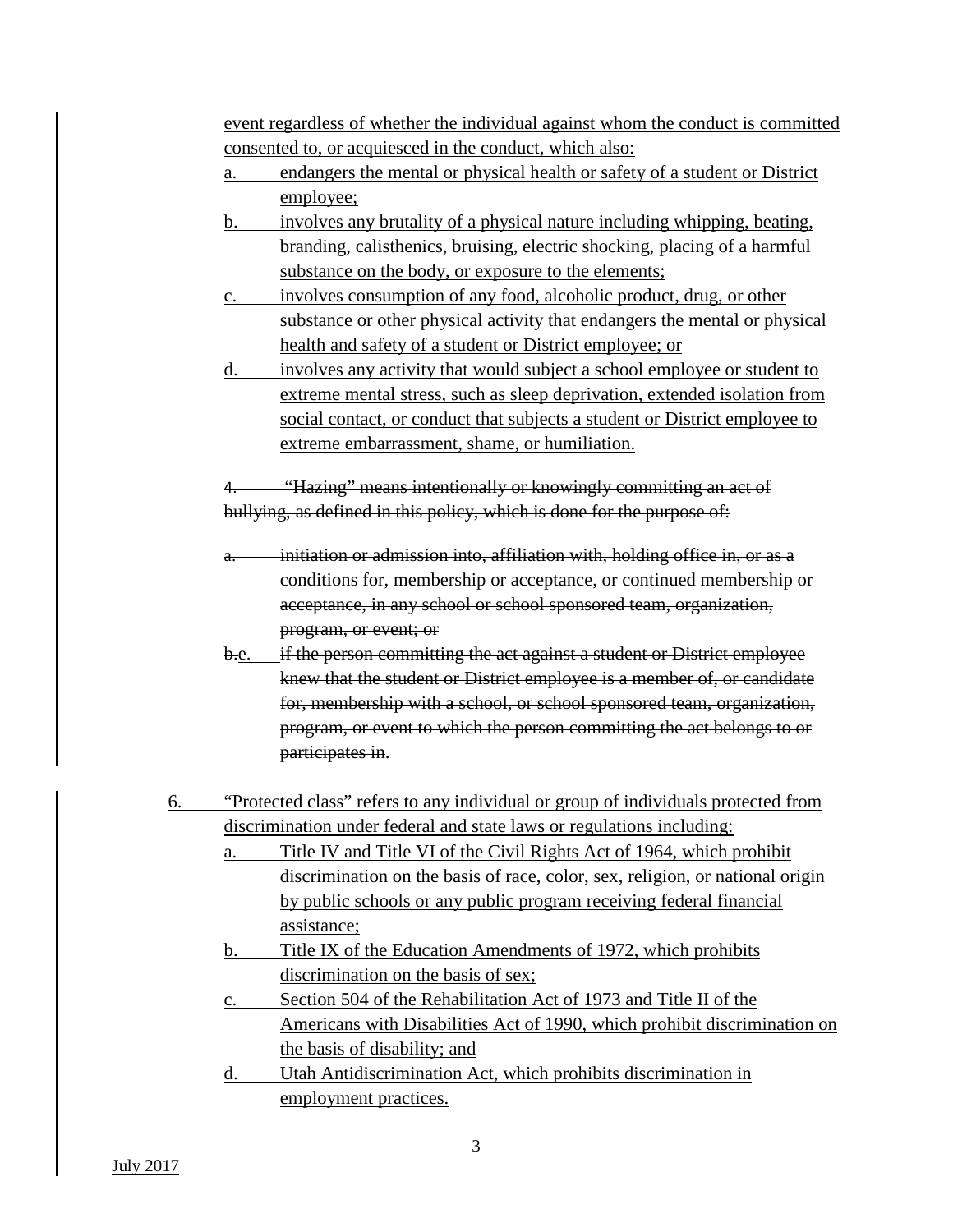- 5.7. "Retaliatione" means an act or communication intended:
	- a. as retribution against a person for reporting bullying, hazing, or cyber bullying; or
	- b. to improperly influence the investigation of, or the response to, a report of bullying, hazing, or cyber bullying; or.
	- b.c. as retribution for engaging in some other protected activity.
- C. Nature of Bullying, Cyberbullying, Harassment, Hazing, and Retaliation
	- 1. Generally speaking, bullying, cyberbullying, harassment, hazing, and retaliation have common elements or characteristics:
		- a. an intent to cause distress or harm;
		- b. a relationship in which there is an imbalance of power or strength, and
		- c. repeated acts, words, and gestures (or in some cases, one egregious act) of violence, intimidation, humiliation, or social isolation.
	- 2. Bullying, cyberbullying, harassment, hazing, and retaliation may exist in various forms including, but not limited to, physical violence and aggression, verbal or written assaults or attacks, and/or social or psychological isolation, manipulation, or deprecation.
	- 3. Although bullying, cyberbullying, harassment, hazing, and retaliation may involve direct and open attacks against a victim, such behavior can also be indirect or subtle in nature (e.g. spreading rumors or enlisting another student to engage in conduct).
	- 4. Bullying, cyberbullying, harassment, and particularly hazing may exist in circumstances in which victims or targets acquiesce or consent to the conduct.
	- 5. Bullying, cyberbullying, harassment, hazing, and retaliation may constitute civil rights violations in circumstances where a student or employee is targeted based on one or more Protected Classes.

#### D.C. Prohibitions

- 1. No student or school employee may engage in bullying or cyber bullying a student or school employee;
	- a. on school property;
	- b. at a school related or sponsored event;
	- c. on a school bus;
	- d. at a school bus stop; or

July 2017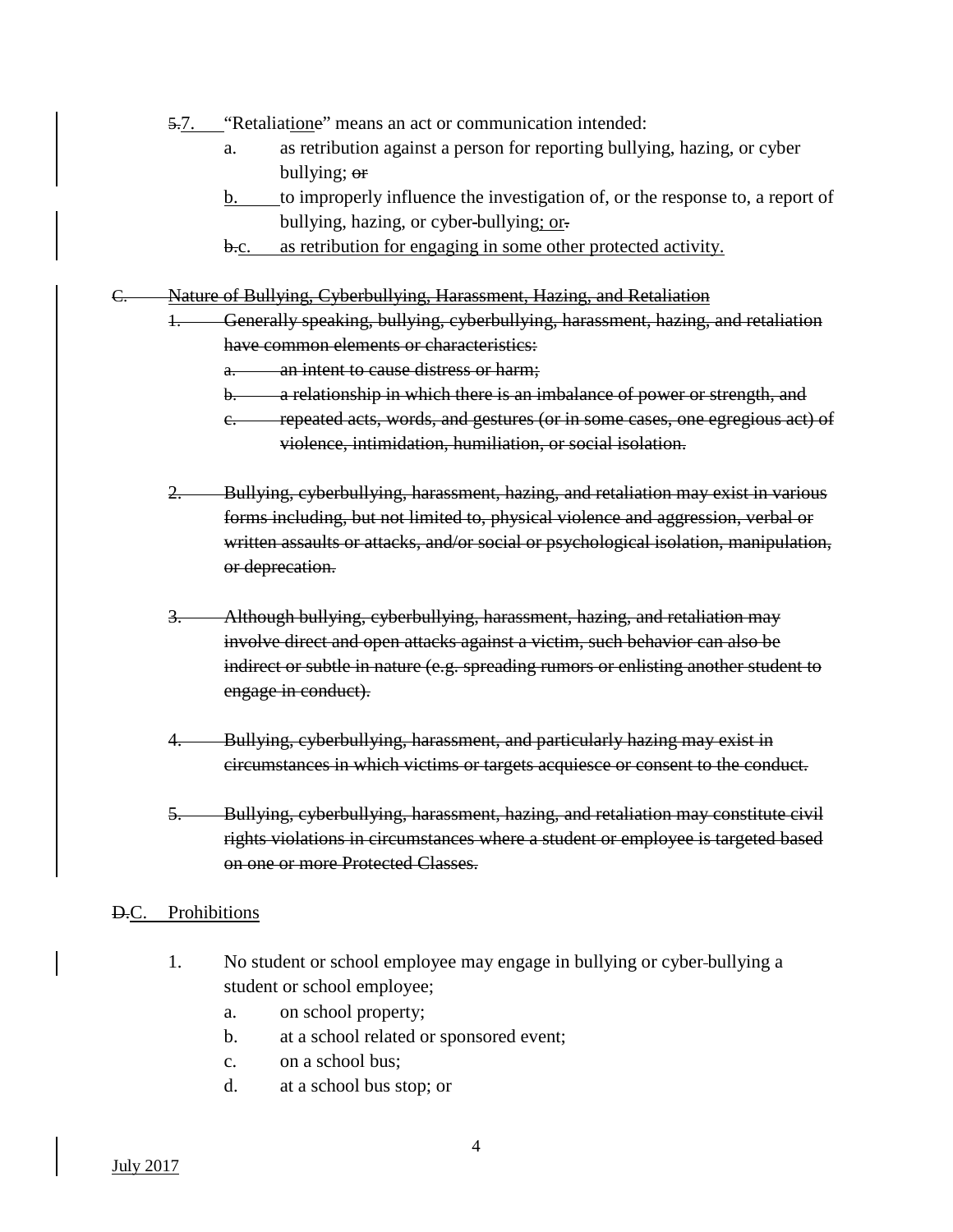- e. while the student or school-District employee is traveling to or from a location or event described above.
- 2. No student or school District employee may engage in hazing a student or school employee at any time or in any location.
- 3. No student or school-District employee may engage in retaliation against  $a$ . student<sub>i</sub>; b. a school District employee<sub>i</sub>; or e. an investigator for, or <u>a</u> witness of, an alleged incident of bullying, cyber-bullying, hazing, or retaliation.
- 4. No student or sehool-District employee may make a false allegation of bullying, cyber-bullying, hazing, or retaliation against a student or school-District employee.
- 4.5. No student or patron of the District shall engage in abusive conduct toward any employee of the District.
- E.D. Reporting
	- 1. Any person who witnesses or believes he/she has been subjected to bullying, cyberbullying, hazing, retaliation, or abusive conduct involving a student, employee, or other person affiliated with the District may submit, personally or through a representative, a written or verbal report of the alleged prohibited conduct to school administrators, department supervisor, or another District administrator.
	- 2. Administrators shall notify parents or guardians of alleged perpetrators and victims whenever students are involved in any incident(s) of bullying, cyberbullying, hazing, or retaliation.
		- a. The school shall create and maintain a record that verifies that parents or guardians of both the alleged victims and perpetrators have been notified of the incident(s).
		- b. The school shall disclose the record only as authorized in Utah Code, 53A-11a-203 and consistent with federal laws and regulations.
		- c. The school shall expunge the record after a student of his/her class has graduated and after a written request for expungement has been made consistent with Utah Code, 53A-11a-203.
- F.E. Administrative Action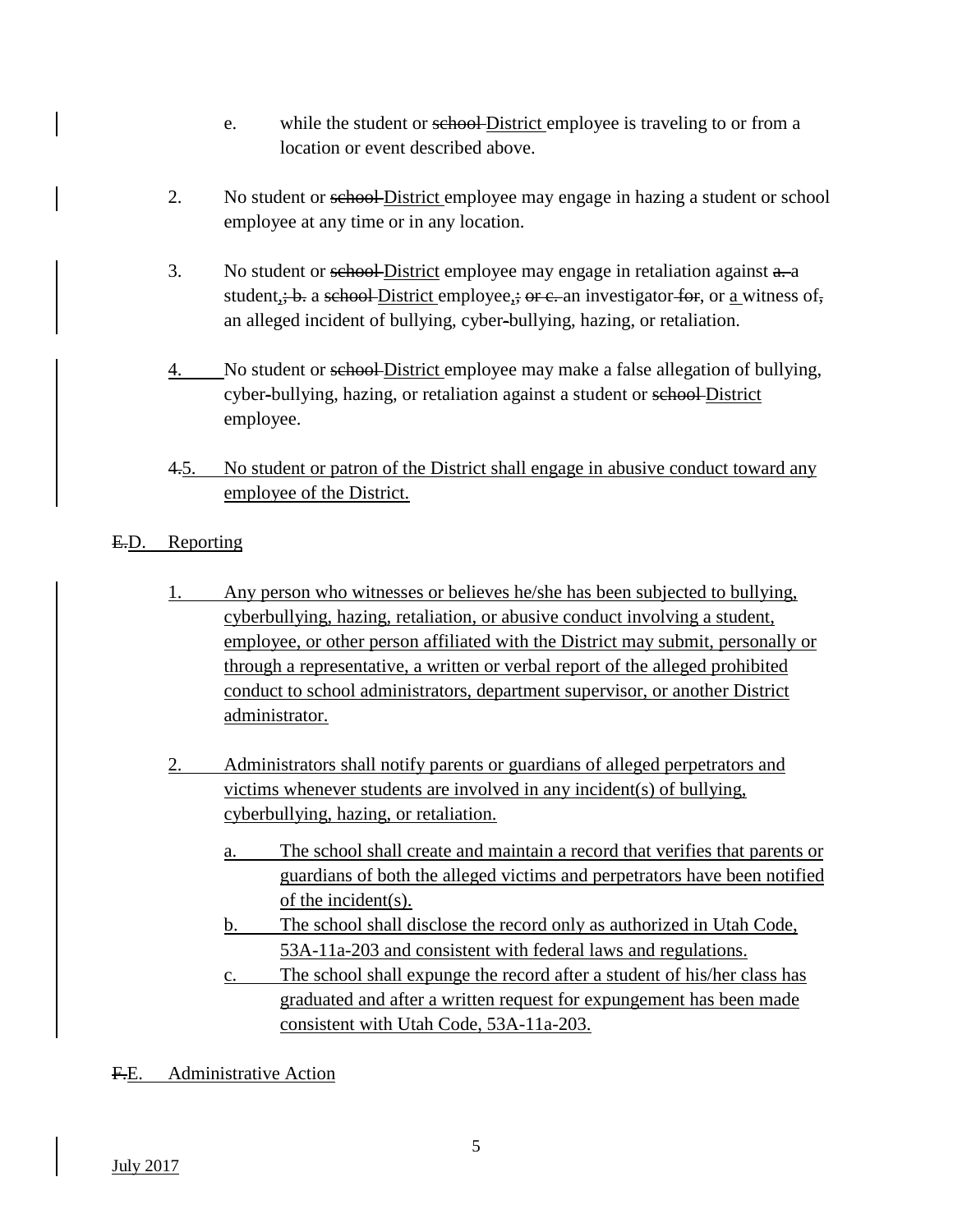- 1. An administrator or a designee shall promptly investigate all reports of violations of this policy. Administrators shall take appropriate steps to eliminate the offending conduct, address its effects, and prevent its recurrence. Administrators shall work collaboratively with parents, guardians, and patrons to resolve issues at the lowest possible level.
- 2. With respect to the rights of an accused student or school-District employee, the investigation shall include verbal or written notice of the allegations to the student or school employee and an opportunity to respond.
- 2.3. Appropriate action or discipline, to include participation of parents of accused students, shall be administered for the offending conduct. Any student who engages in bullying, cyberbullying, hazing, or retaliation may be subject to discipline up to and including parent/guardian conferences, suspension, alternative placement, or expulsion. Any employee who engages in such behavior may be subject to discipline up to and including termination. The District shall determine the appropriate corrective action for each complaint.
- 3.4. Prohibitions of this policy shall be enforced for conduct occurring outside of school, school hours, or school-related activities and events if the conduct materially disrupts the educational environment. taken to correct the behaviorstop and prevent recurrence of the conduct.
- 4.5. Information collected during investigations shall be kept confidential to the extent possible consistent with the District's legal obligations and the necessity to thoroughly investigate and take appropriate administrative action. The District retains the right to disclose the identity of parties and witnesses in appropriate circumstances.
- 5.6. Allegations of bullying, cyberbullying, hazing, or retaliation with criminal implications shall promptly be reported to law enforcement.

# G.F. Civil Rights Violations

- 1. When conduct constituting bullying, cyberbullying, hazing, or retaliation is directed at an individual because of the individual's protected class or conformance or non-conformance with a real or perceived stereotype, it may constitute a violation of federal and state civil rights laws.
- 2. With respect to potential civil rights violations, administrators shall take additional administrative action.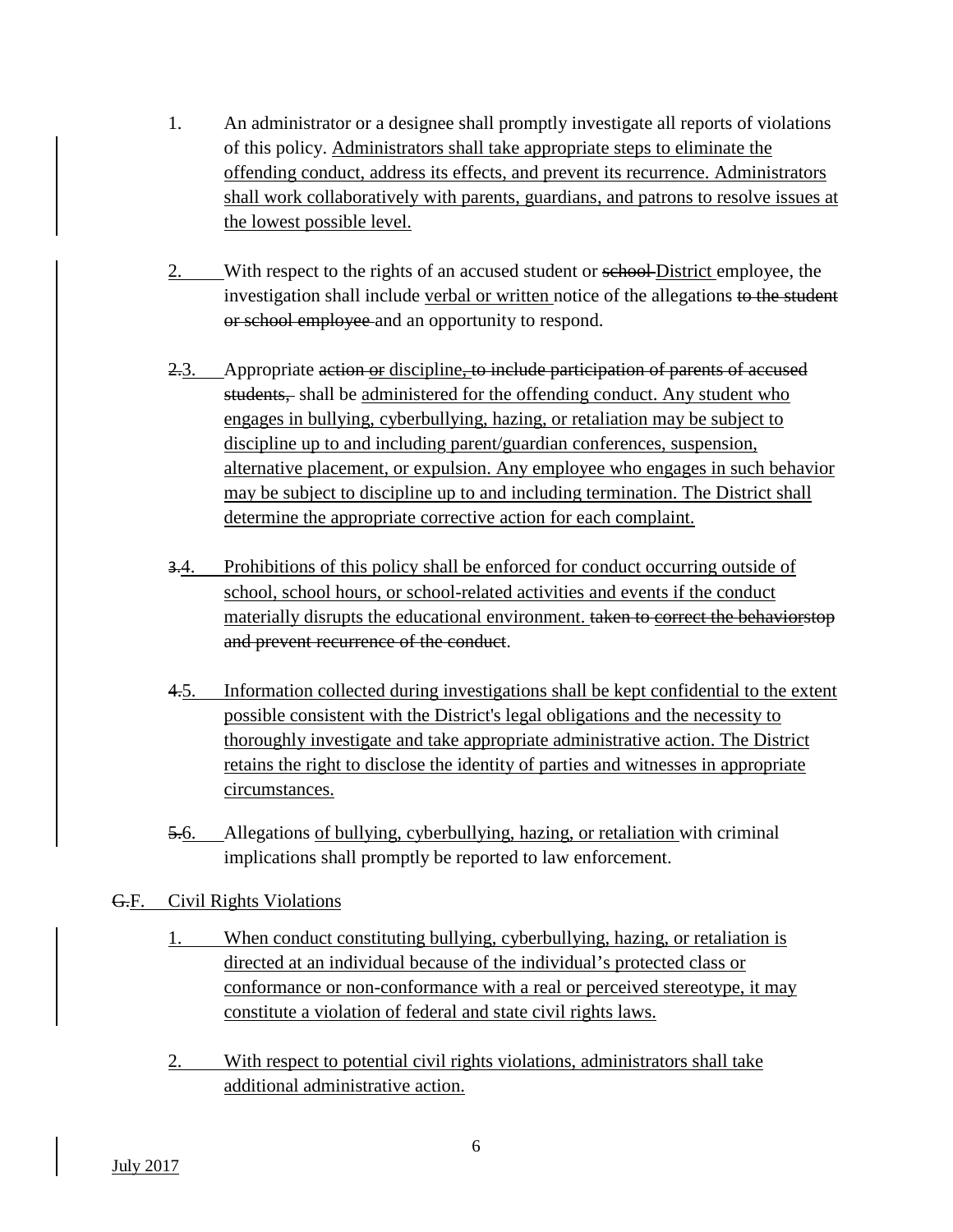- a. Administrators shall follow procedures outlined in District Policy, Article V.C.1., Prohibition of Discrimination, Harassment, and Retaliation.
- b. Administrators shall take appropriate steps to report offending conduct with appropriate identifying information related to protected classes in the District's computer system for student discipline.
- c. The District shall make reports of any civil rights violations to appropriate state and federal agencies.
- 3. If concerns cannot be resolved at the school or District levels, complaints of civil rights violations may be filed with the Office for Civil Rights, Region VIII, U.S. Department of Education, Federal Building, Suite 310, 1244 Speer Boulevard, Denver, Colorado 80204.
- H.G. ActionsInformation Disseminated by Required of Each School
	- 1. Each school shall produce, establish and post, and/or make available:
		- a. this policy, or a short form of this policy, to students and patrons in registration materials and other locations;
		- b. a school-wide behavior plan that addresses prevention measures, strategies, potential consequences, and the overall school-level approach to, addressing bullying, cyberbullying, hazing and retaliation;
		- a.c. procedures for allowing for anonymous or in-person reporting bullying, cyberbullying, hazing, or retaliation; and
		- b.d. the names, and positions, and contact information for of at least two school employees to receive reports of bullying, cyberbullying, hazing, and retaliation.
	- 2. Each School Community Council shall review school procedures, to include training of students and District employees, regarding bullying, cyberbullying, hazing, and retaliation and make recommendations consistent with state and federal law to the school administration.
- I.H. District ResponsibilitiesDepartment of Student Services Responsibilities

The Superintendent shall assign and provide authority to District departments and/or committees, as needed, to ensure complianceTogether with School Services, to include building administrators, and in harmony with federal and state law, administrative rules and guidance, and related boardDistrict policies related to and administrative guidance, the Department of Student Services shall: bullying, cyberbullying, hazing, and retaliation. The District will engage in compliance efforts including those referenced below.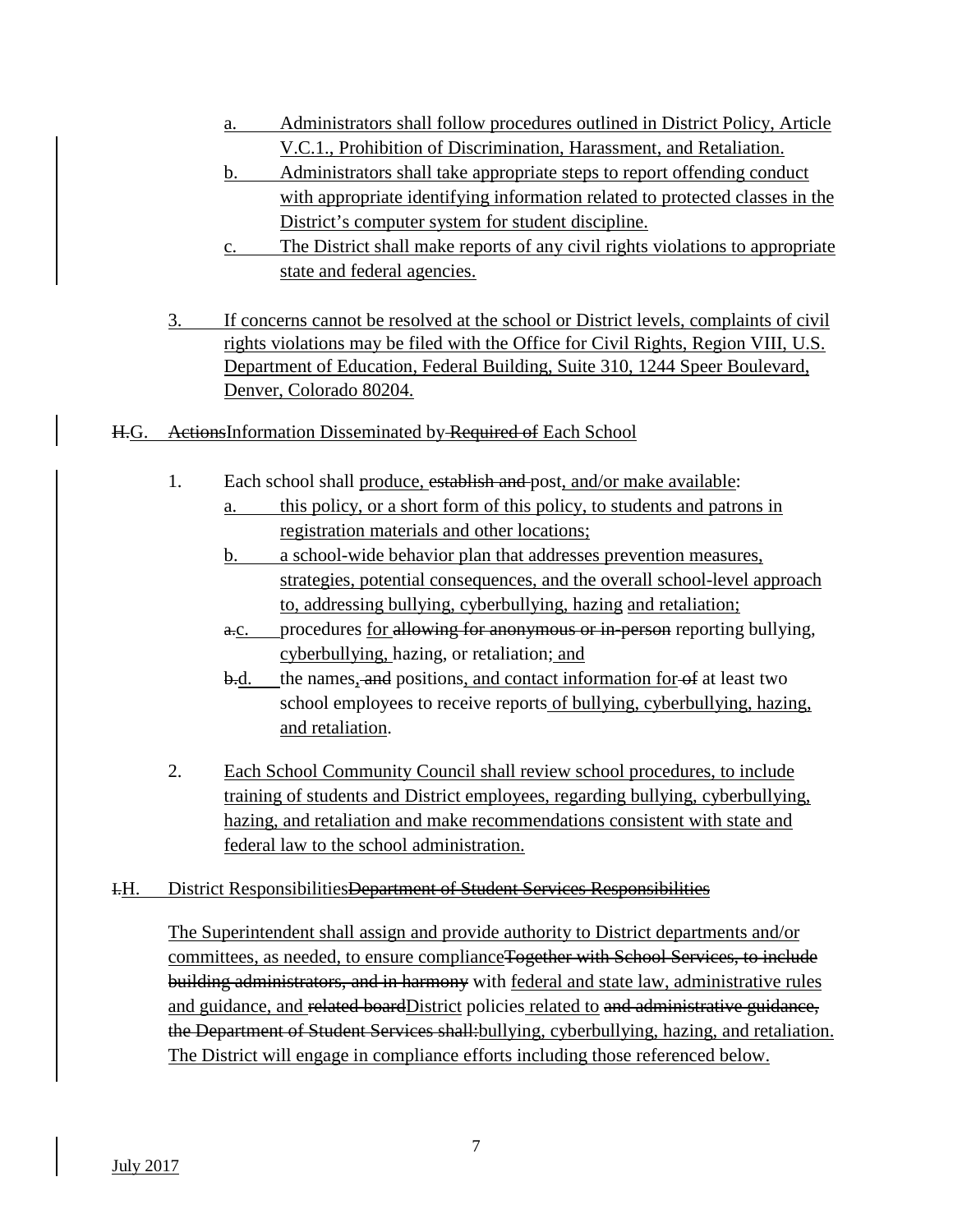- 1. The District shall collect a signed statement from employees, students, and parents/guardians indicating receipt of the District policy regarding bullying, cyberbullying, hazing, and retaliation.
- 2. The District shall provide additional resources for prevention and alternative means for reporting incidents of bullying, cyberbullying, hazing, and retaliation.
- 2.3. The District shall provide schools training, leadership, professional development, and other support in preventing bullying, cyberbullying, hazing, and retaliation. Provide and leadership to prevent and intervene in bullying, including awareness and intervention strategies for students and staff;
- 3.4. The District shall provide bullying, cyberbullying, and hazing prevention training to employees, volunteers, and students participating in school-sponsored athletic programs or in school-sponsored extracurricular programs. Such training shall be offered to new participants on an annual basis, and to all other participants every three years. Provide training specific to overt aggression that may include physical fighting such as punching, shoving and kicking, verbal threatening behavior such as name calling or both;

4. Provide training specific to relational aggression or indirect, covert, or social aggression, including rumor spreading, enlisting others to assault a child and social isolation;

5. Provide training specific to cyber bullying, including the use of email, web pages, text messaging, instant messaging, three-way calling or messaging or any other electronic means for aggression inside or outside of school;

- 6.5. The District shall conduct student surveys and collect data Provide for student assessment of the prevalence of regarding the prevalence of bullying, cyberbullying, and hazing in schools and identify including identification of better prevention strategies, student support and interventions, and locations where students are unsafe and additional supervision in physical locations where it may be needed.required, such as playgrounds, hallways or lunch areas;
- 7.6. The District shall involvel include parents and other community members in the development of resources and the dissemination of materials and information.
- 7. The District shall maintain Develop a continuum of intervention strategies that emphasize education, multi-tiered systems of supports, and positive behavior intervention and supports to assist students whose conduct falls short of reasonable expectations.